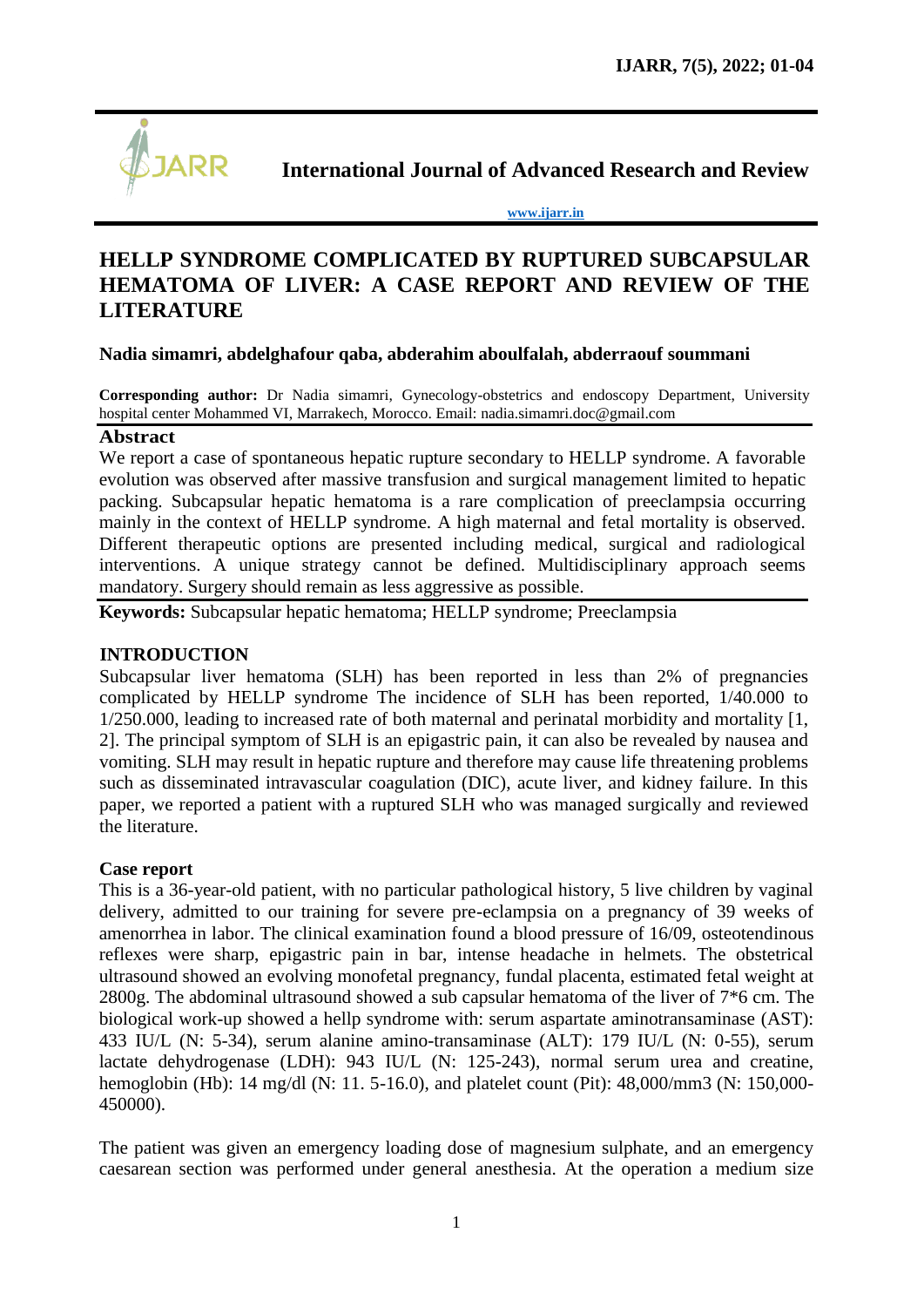hemoperitoneum was found, fetal extraction of a newborn 2800 g Apgar: 10/10 -the exploration of the abdominal cavity revealed a sub capsular hematoma of the liver ruptured in active bleeding, the patient was transfused (four red blood cell concentrates, eight units of fresh frozen plasma and two platelet concentrates) and a hepatic packing was put in place, a drain of Redon was left in the cul-de-sac of Douglas.

The patient was transferred to the intensive care unit. The evolution was marked by a stabilization of the hemodynamic state, of the hepatic biology and of the platelet rate in the hours following the intervention. Forty-eight hours after the operation, the packing was removed in view of the stabilization of the patient's hemodynamic state and coagulation and the absence of recurrence of the hemoperitoneum on the follow-up examination (Redon drain only brought back a few serum). The patient was seen again two months after her hospitalization: the liver biology had normalized and, on ultrasound examination, the sub capsular hematoma of the liver had regressed.



**Figure 1: Ruptured subcapsular hematoma of liver**

## **DISCUSSION**

SLH in pregnancy was reported firstly by Abercrombie in 1844 [3]. SLH, a rare complication of preeclampsia and HELLP, is an emergent obstetrical problem which increases the rate of severe morbidity and mortality [4]. SLH occurs in about 1- 2% of all preeclampsia cases and HELLP syndrome [1, 2]. The incidence of SLH has been reported to be higher in the group of advanced maternal age and multiparous patients [SJ. The exact mechanism of SLH in HELLP syndrome is yet to be determined. It has been reported that preeclamptic syndrome induces fibrin deposition, hypovolemia, hepatic ischemia, and infarction causing hemorrhage and SLH [6]. Thus, continuing expansion of the SLH may induce the rupture of the hepatic capsule in case of trauma such as abdominal palpation, transportation of the patient, manual removal of the placenta, uterine contractions, and vomiting. The histopathological evaluation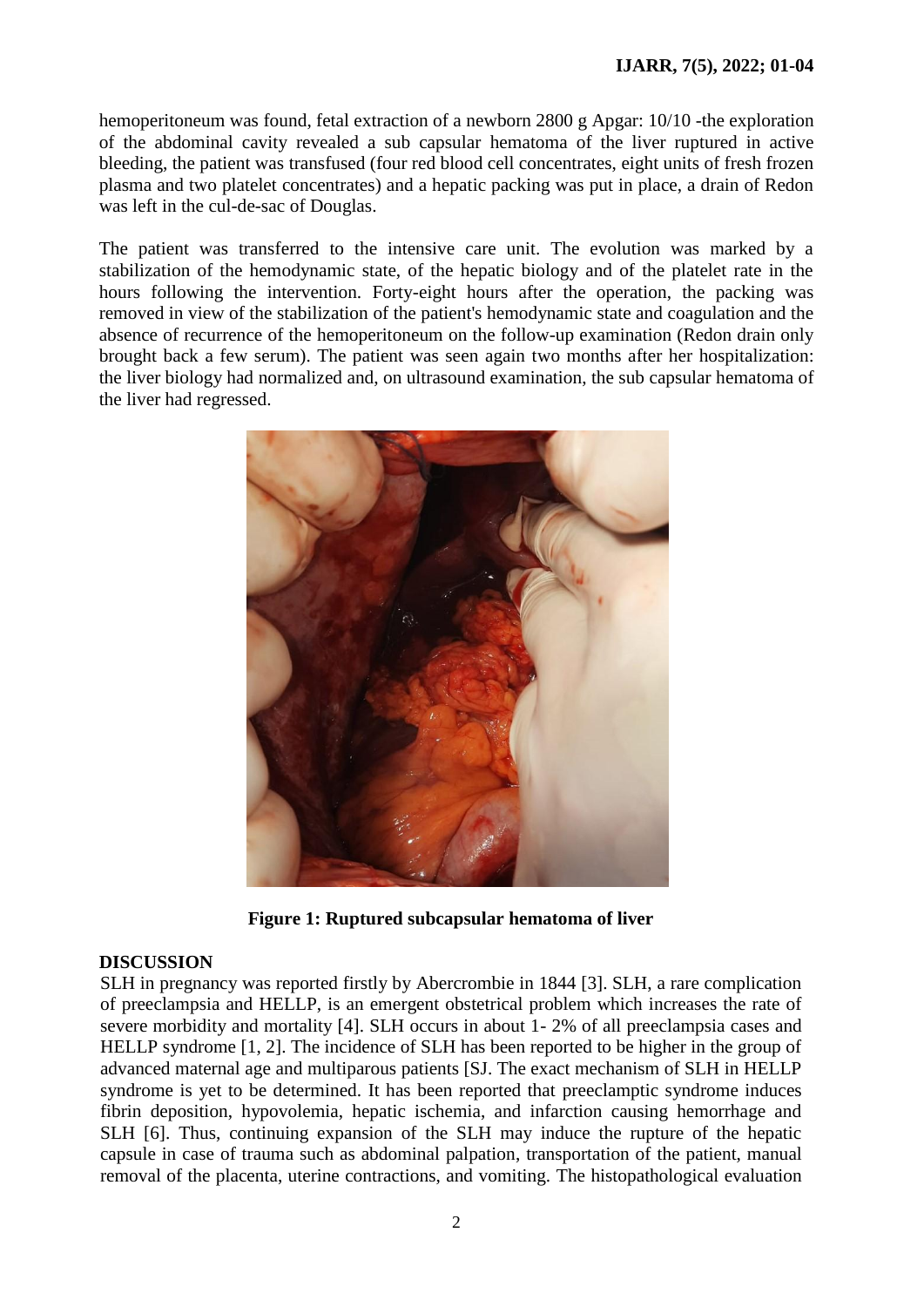of the SLH shows, intraparenchymal hemorrhage, common micro aneurysms with periportal or focal parenchymal necrosis were observed [7, 8]. On macroscopic examination of SLH, tint little bleeding areas were observed in many places under the Glisson capsule [9]. SLH in pregnancy must be followed up with hemodynamic and coagulation parameters during the management of HELLP syndrome or/and preeclampsia. TA-USG, computerized tomography (CT), and magnetic resonance imaging (MRI) can be used as diagnostic tools.

Hemodynamically stable patients should be followed up conservatively by means of intensive medical support with infused fluid, replacement of blood products, and treatment of HELLP syndrome or/and preeclampsia. The administration of recombinant factor VI activated may be useful to stop hemorrhage and to avoid surgery in patients not responsive to surgical therapy [6].

If rupture occurs and the patient is unstable hemodynamically, surgery can be necessary. Operative techniques and hemostatic mesh can be used for the bleeding surface of liver as in the case described. The omentum can also be sutured to the bleeding surface [10]. When the hemorrhage cannot be controlled with conservatively or with surgical techniques and acute liver failure occurs, liver transplantation should be considered [11].

Sibai reported a 13-year retrospective review of three patients with SLH. Two of them were managed conservatively and discharged from hospital. The other patient underwent hepatic resection and had mortality due to multiple organ failure [12]. In another study, Wicke et al. reported a review of 5 patients with subcapsular liver hematoma [13]. Three patients of them were managed conservatively and two required urgent surgical intervention, one of whom required liver transplantation.

With HELLP syndrome is an uncommon and sever clinical entity and should be suspected in signs of clinical symptoms such as a right upper quadrant pain, nausea, vomiting, and anorexia. Rupture should be suspected in the setting of hemodynamic instability. Close monitoring of these patients with HELLP syndrome by advanced imaging techniques in pre- and postpartum period is necessary. conservative management should be the first choice of treatment If the patient's vital signs are stable.

## **REFERENCES**

[1] R. W. van Dyke, "The liver in pregnancy," in Hepatology: A Text Book of Liver Disease, pp. 1408- 1418, 2nd edition, 1990.

[2] L. Westengaard, "Spontaneous rupture of the liver in pregnancy," Acta Obstet Gynecology, vol. 59,pp. 559-561, 1983.

[3] J. Abercrombie, "Case of hemorrhage of the liver," London Medical Gazette, vol. 34, pp. 792-794, 1844. In our case the discovery of the ruptured subcapsular liver hematoma was fortuitous during a c section which was indicated for a suspicion of an acute fetal distress, a high abundance hemoperitoneum was found with hepatic rupture. In post-operative phase our case was hemodynamically stable, managed with blood products. In conclusion, the subcapsular liver hematoma

[4] K. A. Bis and B. Waxman, "Rupture of the liver associated with pregnancy: a review of the literature and report of 2 cases," Obstetrical and Gynecological Survey, vol. 31, no. 11, pp. 763-773, 1976.

[5] F. F. Ferri, Ferri's Clinical Advisor, Mosby, Elsevier, Philadelphia, Pa, USA, 2012.

[6] S. Dessole, G. Capobianco, P. Virdis, G. Rubattu, E. Cosmi, and A. Porcu, "Hepatic rupture after cesarean section in a patient with HELLP syndrome: a case report and review of the